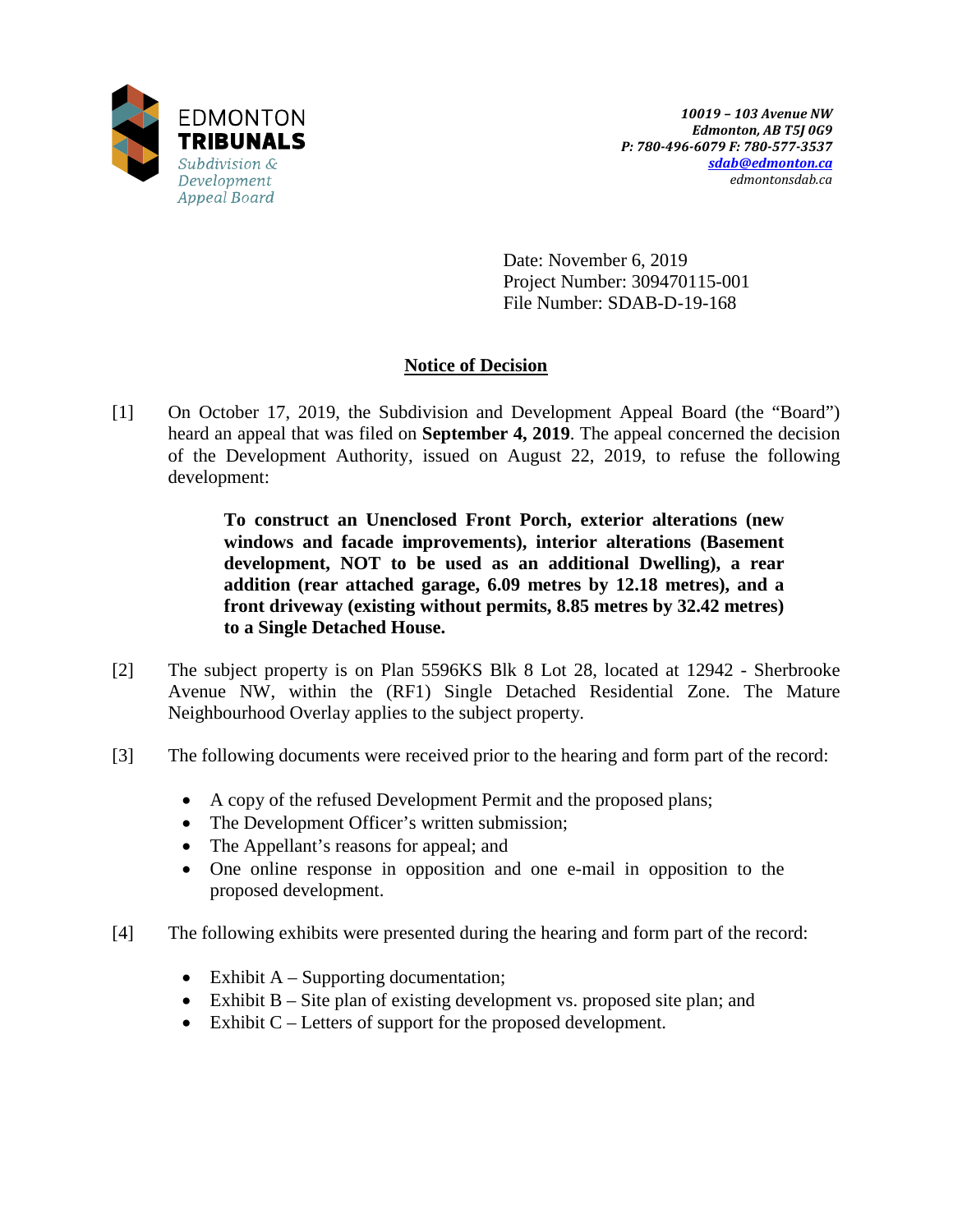## **Preliminary Matters**

- [5] At the outset of the appeal hearing, the Presiding Officer confirmed with the parties in attendance that there was no opposition to the composition of the panel.
- [6] The Presiding Officer outlined how the hearing would be conducted, including the order of appearance of parties, and no opposition was noted.
- [7] The appeal was filed on time, in accordance with section 686 of the *Municipal Government Act*, RSA 2000, c M-26.

#### **Summary of Hearing**

- *i) Position of the Appellant, Mr. B. Duclos and Ms. L. Rich*
- [8] The Appellants are aware that the present buildings and driveway do not conform to current zoning regulations but were allowed in 1960 when they were built. They are proposing renovations that respect past permit approvals and are sensitive to current zoning bylaws to maintain the integrity of the mature neighbourhood.
- [9] The intention of the renovations is to update the house to current housing standards and improve its value and utilization.
- [10] The Appellants then addressed the Development Officer's reasons for refusal in *Exhibit A*. *Exhibit B* was referenced to clarify what is being proposed.

#### **Non-conforming Front Setback**

- [11] The proposed renovations aim to update the front access to the house. The proposed enclosed climate controlled space extends two feet past the existing structure, improves the appearance of the house and is a safe landing for the front steps. The encroachment setback is marginal and the neighbours support it.
- [12] The front addition was designed to cover the existing forced walk-out into the basement, to prevent snow buildup on the stairway and increase safety. (A photograph was shown to provide context as to what is proposed).

#### **Rear Setback**

- [13] The shape and depth of the subject lot is unique and it is not fair to use the standard metric rules on this lot. If the proposed garage had rear access there would be three garages right at the dead end part of the alley creating congestion.
- [14] A larger rear setback also allows more space for utility vehicles (garbage trucks and maintenance vehicles) that need to back into the end of the alley as well as snow removal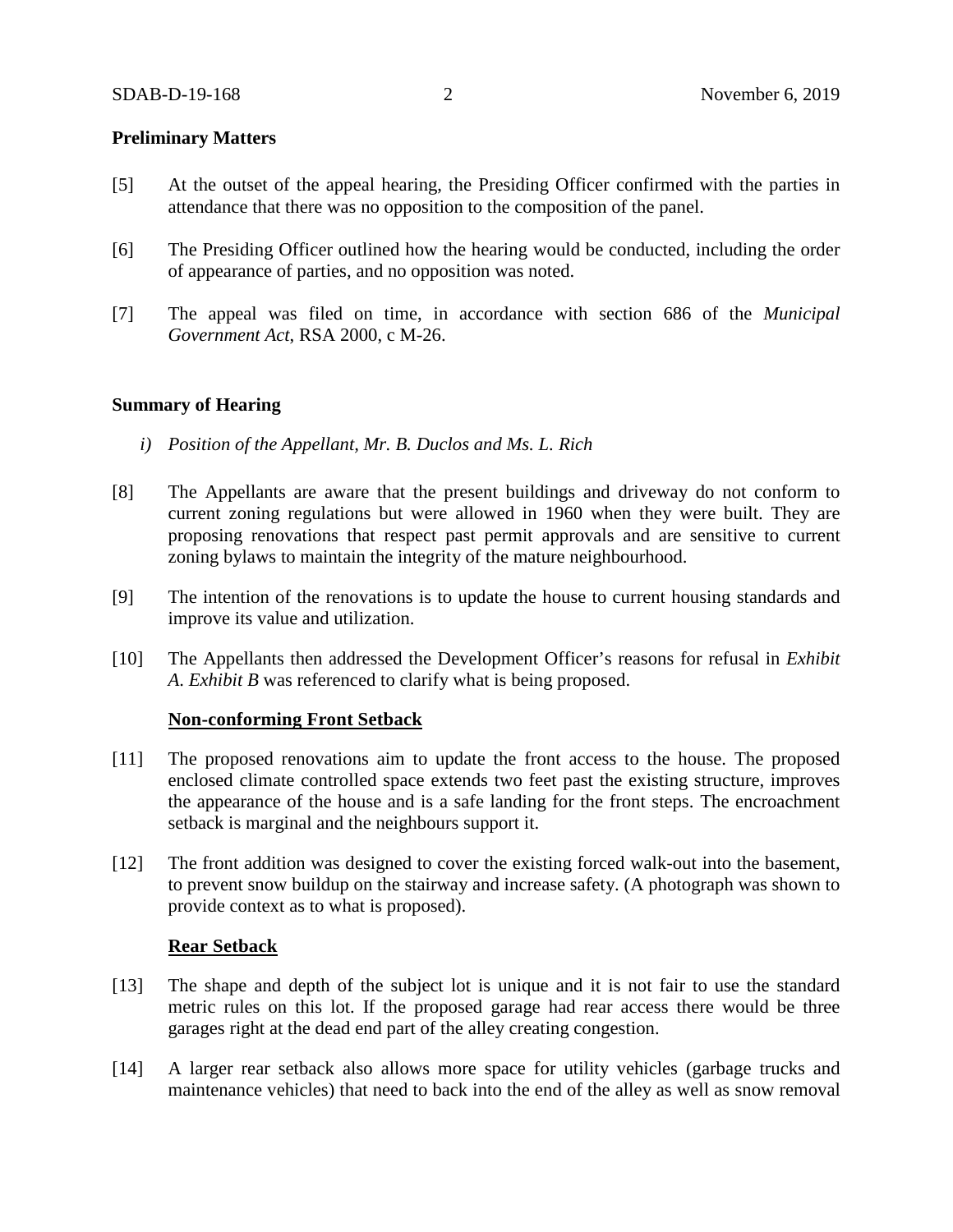vehicles in the winter. Leaving more space at the end of the loop also permits the City to push snow safely to the end of the dead end back alley without impeding access to the surrounding properties; in the winter there is usually a very large snow pile right at the end of the alley.

[15] Photos were submitted to show the dead end portion of the alley, the power pole located at the corner, and the uneven fencing.

## **Vehicular Access**

- [16] The plan was never to connect the front driveway to the back yard and this would not be possible as the width from the house to the property line on the east side is only 4.6 feet at the rear of the house.
- [17] The front driveway has existed since the house was built in 1960 and is supported by the neighbours. The front driveway allows for reduced street parking near the intersection of 129 Street and Sherbrooke Avenue, increasing sightlines at the intersection. This improves safety for vehicles driving across or turning at the corner and increases safety for pedestrians crossing the street to the school park at the elementary school. Photographs were used to show the limited parking in front of the subject site and the clear sightlines.
- [18] The front driveway allows for vehicle parking off the street, creating more room for the City bus and snow clearing vehicles.

## **Rear Attached Garage**

- [19] A rear attached garage maximizes the useable amount of yard space while still allowing for a reasonably sized garage.
- [20] There would be 20 feet behind the garage which would allow a vehicle to be parked off the street. This is consistent with the objectives of current zoning bylaws.
- [21] With the exception of sun shading concerns to one window of the neighbouring house to the west, all neighbours approached have been very supportive. This window presently gets limited direct lighting in the late afternoon (approximately 1-2 hours depending on the time of year). There would be no yard shading effects due to a line of mature cedars on the neighbour's property and any afternoon shading would be on the subject property. A series of photographs taken on August 7, 2019 shows the current shadowing on the neighbour's window at 10:30 a.m., 11:00 a.m., 11:30 a.m., 12:00 p.m. and 12:30 p.m. The afternoon shading falls on the subject property.

## **Rear Projection**

[22] The Appellants have been deliberate in keeping projections at two feet and recognize that the attached garage does not conform to current zoning bylaws.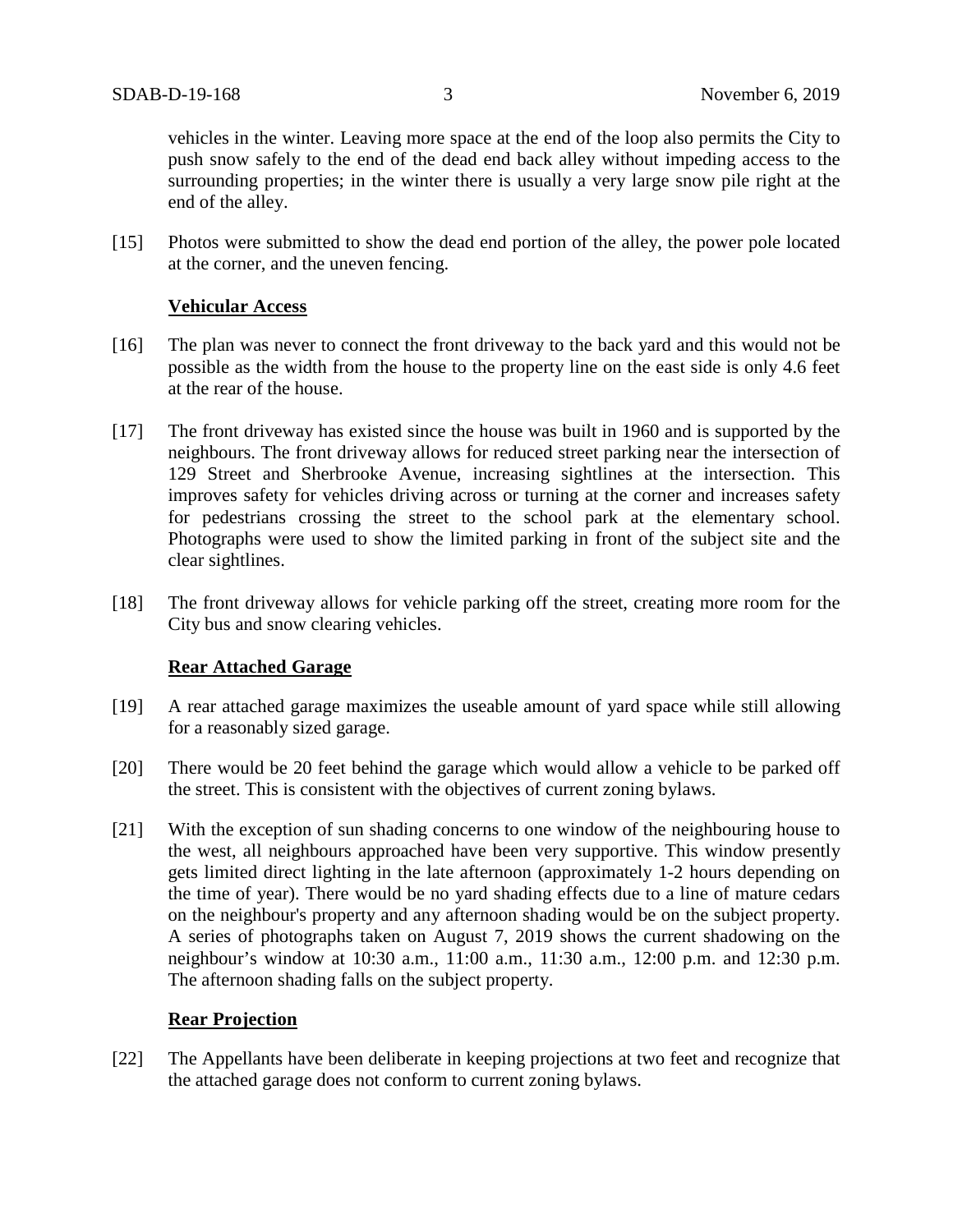[23] The proposed rear yard renovations would align the garage with the house allowing for better vision and fencing between the properties of 12942 and 12946 which has become an access for vagrants walking from the rear alley to the front street. A photograph was shown to illustrate the narrow space between these two properties and the existing cedar trees in the neighbour's yard.

#### **Conclusion**

- [24] This neighbourhood is viewed positively for the treed boulevards and large yards. However, its location close to 118th Avenue is viewed negatively. The proposed renovations will make the neighbourhood a more desirable place to live.
- [25] The black dots on the notification map (Document 2, *Exhibit A*) indicate which neighbours signed letters of support (provided to the Board as *Exhibit C*). A letter of support was also received form the Sherbrooke Community League. Ms. Rich personally knocked on neighbour's doors, showed the proposed drawings and explained the details of the proposed development. They also presented their plans at a Community League meeting.
- [26] The Appellants provided the following responses to questions from the Board:
	- a) They re-poured the driveway at the time of purchase (2011) as it was in bad shape. The driveway was also extended during the 2011 renovation. The photograph in the Development Officer's submission accurately portrays the current driveway; there are no plans to enlarge it further.
	- b) Neighbourhood renewal was done in this area in 2011 at which time the City repoured the driveway access. Despite the large driveway there is still a significant amount of green space on the subject site.
	- c) The Appellants acknowledged that there are discrepancies as to the actual measurements of the driveway and the measurements shown on the refused drawings.
	- d) The corner of the proposed addition will roughly line up with the rear corner of the neighbour's house.
	- e) The existing house and proposed addition will result in a wall that is 76 feet in length. There are existing cedar trees on the neighbour's property which will provide some screening of this wall.
	- f) The proposed design is intended to keep as much parking as possible behind the garage. There are a number of rental properties directly across the street and the occupants of those rentals often take up the limited street parking available in front of the subject site.
	- g) The Appellants do not have any concerns with the proposed conditions of the Development Officer should the Board grant this appeal.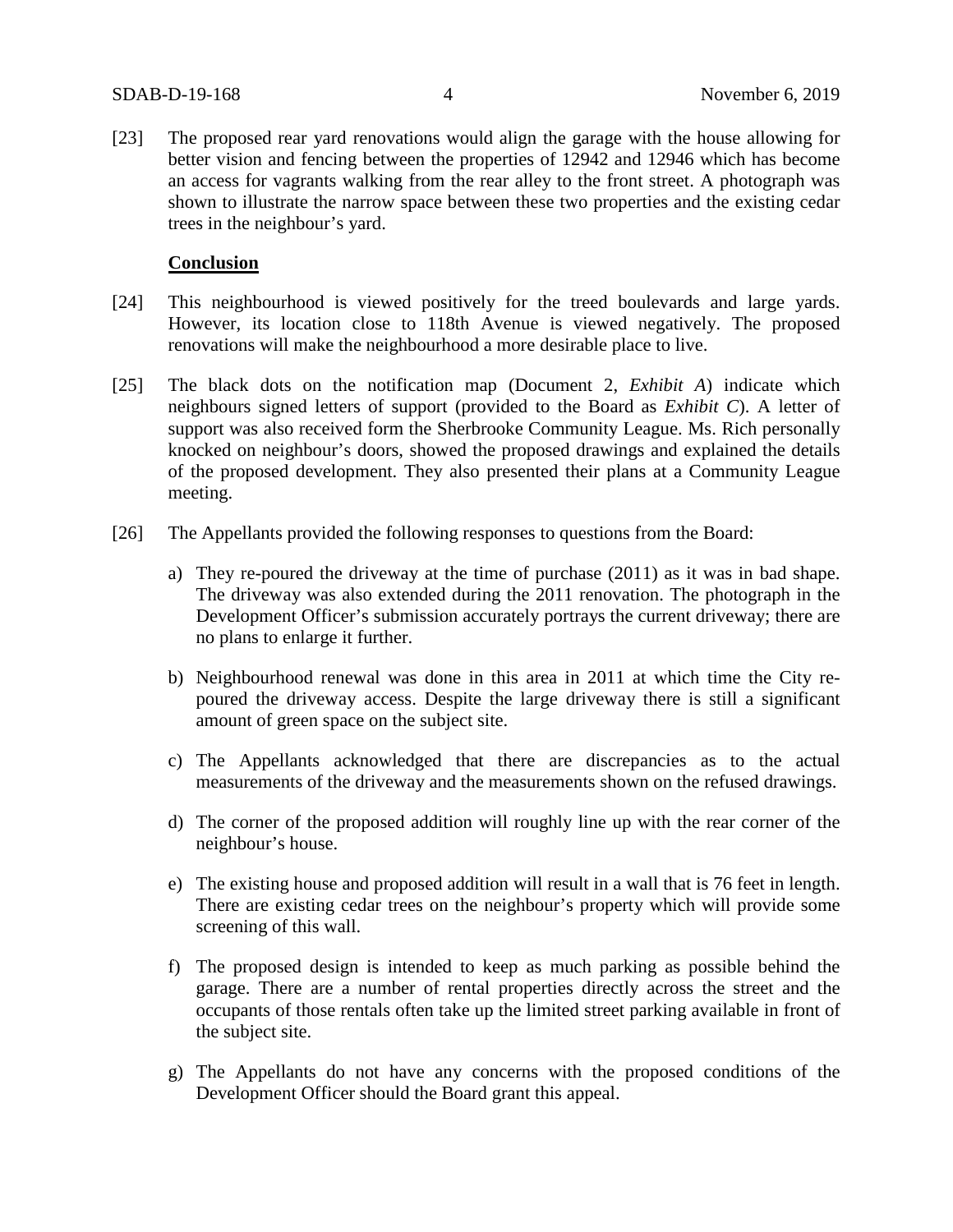- h) It is not possible to drive far enough up the driveway to park a car alongside of the house.
- i) The Appellants have never had issues with backing out of the driveway onto Sherbrooke Avenue as there are very clear sightlines. Neighbours, some of whom have lived here for 40 years, confirmed that there have never been any incidents regarding people backing out of this driveway.
- j) The Appellants confirmed that three properties within the 60-metre notification area have front access driveways.
- k) The Appellants have a holiday trailer which is parked on the front driveway during the summer months and stored behind the garage in the winter.

#### **At this point the Board called for a short adjournment.**

- [27] After re-convening, the Board stated that there are substantial inaccuracies on the plans as to the distance between the garage and the alley and with respect to what is actually hardsurfaced in the front yard. They requested the Appellants obtain a professionally prepared site plan by a surveyor that shows accurate dimensions of what currently exists on site and what is proposed.
- [28] The Appellants agreed to this request and felt they could provide the required information to the SDAB office by October 28, 2019. The Presiding Officer requested that the Board be advised as soon as possible if this date cannot be met.
- [29] The Appellants provided a revised site plan in accordance with the directions of the Board by email on October 25, 2019.

#### *ii) Position of the Development Officer, Mr. R. Zhou*

[30] The Development Authority did not attend the hearing and the Board relied on Mr. Zhou's written submission.

#### **Decision**

[31] The appeal is **ALLOWED** and the decision of the Development Authority is **REVOKED**. The development is **GRANTED** as applied for to the Development Authority, subject to the following **CONDITIONS**: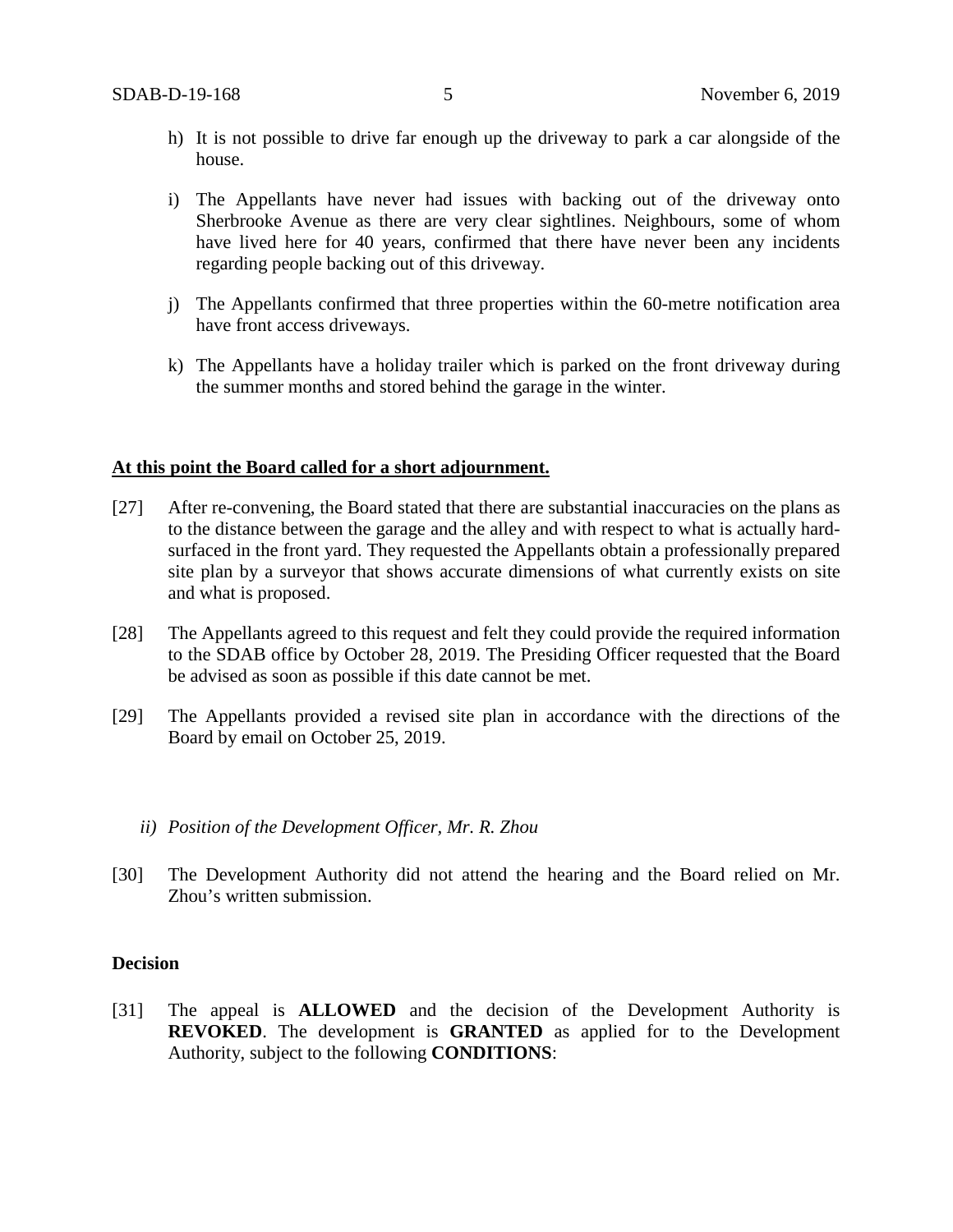- **1. The development shall be constructed in accordance with the stamped and approved drawings including in accordance with the site plan provided by the Appellants on October 25, 2019.**
- 2. Immediately upon completion of the addition, the site shall be cleared of all debris.
- 3. As far as reasonably practicable, the design and use of exterior finishing materials used shall be similar to, or better than, the standard of surrounding development.
- 4. Frosted or translucent glass treatment shall be used on windows to minimize overlook into adjacent properties (Reference Section 814.3.8).
- 5. The proposed Basement development shall NOT be used as an additional Dwelling. An additional Dwelling shall require a new Development Permit application.
- 6. The proposed wet bar shall only be used by the household which uses the principal kitchen on the main floor.
- 7. Dwelling means a self contained unit comprised of one or more rooms accommodating sitting, sleeping, sanitary facilities, and a principal kitchen for food preparation, cooking, and serving. A Dwelling is used permanently or semipermanently as a residence for a single Household. (Reference Section 6.1)
- 8. Household means: one or more persons related by blood, adoption, foster care, marriage relationship; or a maximum of three unrelated persons; all living together as a single social and economic housekeeping group and using cooking facilities shared in common. For the purposes of this definition, two people living together in an adult interdependent relationship shall be deemed to be in a marriage relationship and each of the relatives of the parties to an adult interdependent relationship shall be considered to be related to the partners and to the other relatives thereof. One domestic worker or one boarder may be deemed the equivalent of a blood relative (Reference Section 6.1).
- 9. There may be an inspection in the future to ensure that no illegal suite has been developed.
- 10. This development permit shall be revoked if the conditions of this permit are not met.

#### ADVISEMENTS:

- 1. Any future basement development requires development and building permit approvals.
- 2. Any future additional dwelling such as Secondary Suite shall require a separate development permit application.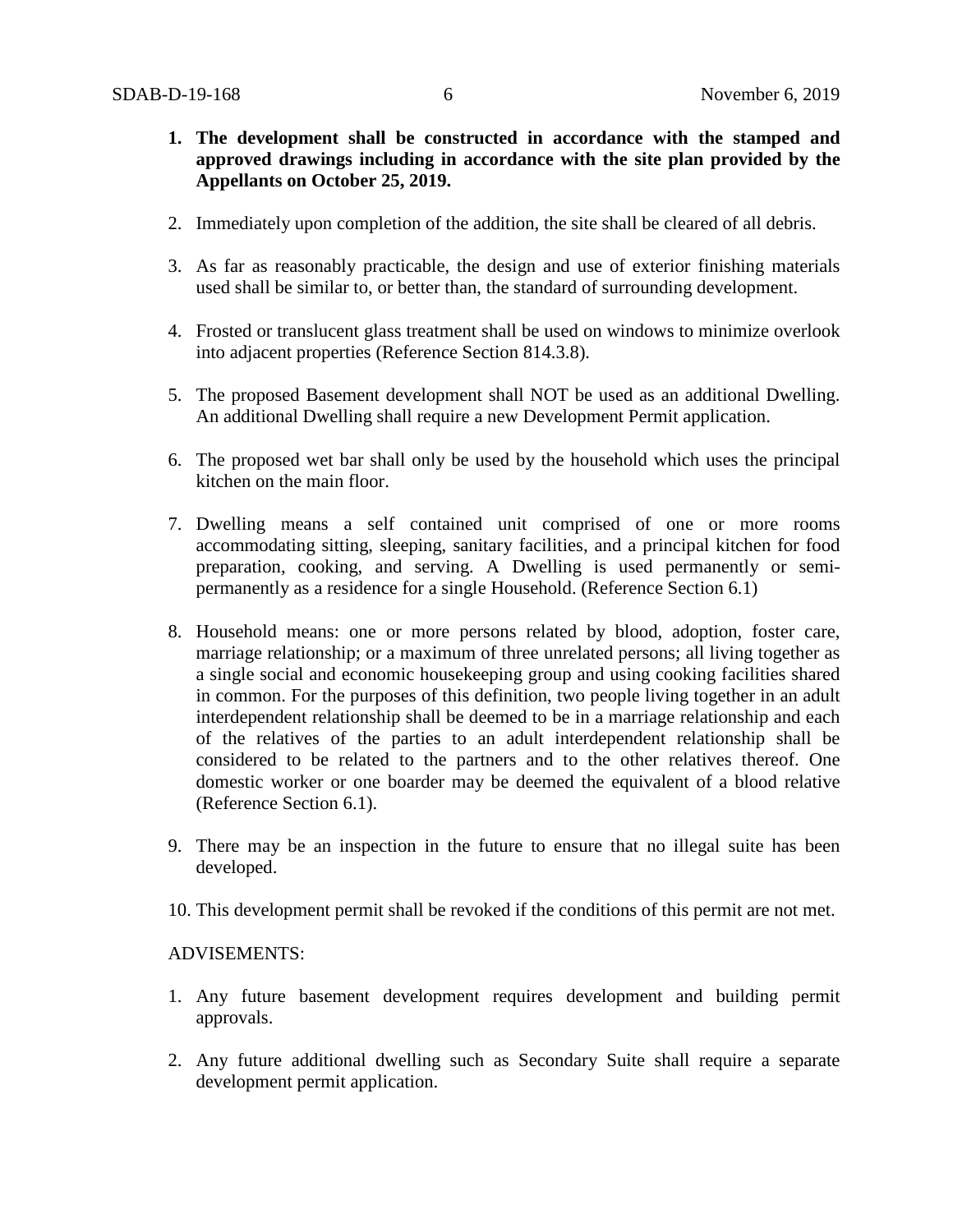- 3. The driveway access must maintain a minimum clearance of 1.5m from all surface utilities.
- 4. Unless otherwise stated, all above references to section numbers refer to the authority under the Edmonton Zoning Bylaw 12800.
- [32] In granting the development, the following variances to the *Edmonton Zoning Bylaw* (the *Bylaw*) is allowed:
	- 1. Section 814.3(1) is waived to allow a proposed front addition in the existing nonconforming Front Setback per the approved stamped plans.
	- 2. Section 814.3(4) is waived to allow a deficient Rear Setback per the approved stamped plans.
	- 3. Section 814.3(17) is waived to allow vehicular access off of Sherbrooke Avenue NW per the approved stamped plans.
	- 4. Section 814.3(19) is waived to allow a rear attached Garage.
	- 5. Section 44.1(a) is waived to allow rear eaves to project into the required Rear Setback per the stamped approved plans.
	- 6. Section 54.2(2)(e)(i) is waived to allow parking spaces in the front access Driveway off of Sherbrooke Avenue NW.

## **Reasons for Decision**

- [33] This is an appeal of a development application to allow interior and exterior alterations to a Single Detached House which includes a rear attached Garage and Unenclosed Front Porch, and to allow a front Driveway (existing without permits). The subject Site is located in the (RF1) Single Detached Residential Zone. Single Detached Housing is a Permitted Use in the (RF1) Zone per section 110.2(7)).
- [34] The subject Site has an irregular inverted pie shape. It is located at the dead end of a rear lane. Although the subject Site is an interior lot, it is located at the intersection of Sherbrooke Avenue and 123 Avenue NW.
- [35] The Development Officer cited non-compliance with five development regulations in his reasons for refusal. Three of the cited regulations are from the Mature Neighbourhood Overlay (the "MNO") and required community consultation. Based on the Development Officer's report, the Board finds that the Development Officer complied in substance with the obligation for consultation with neighbours and the Sherbrooke Community League prior to rendering the refusal.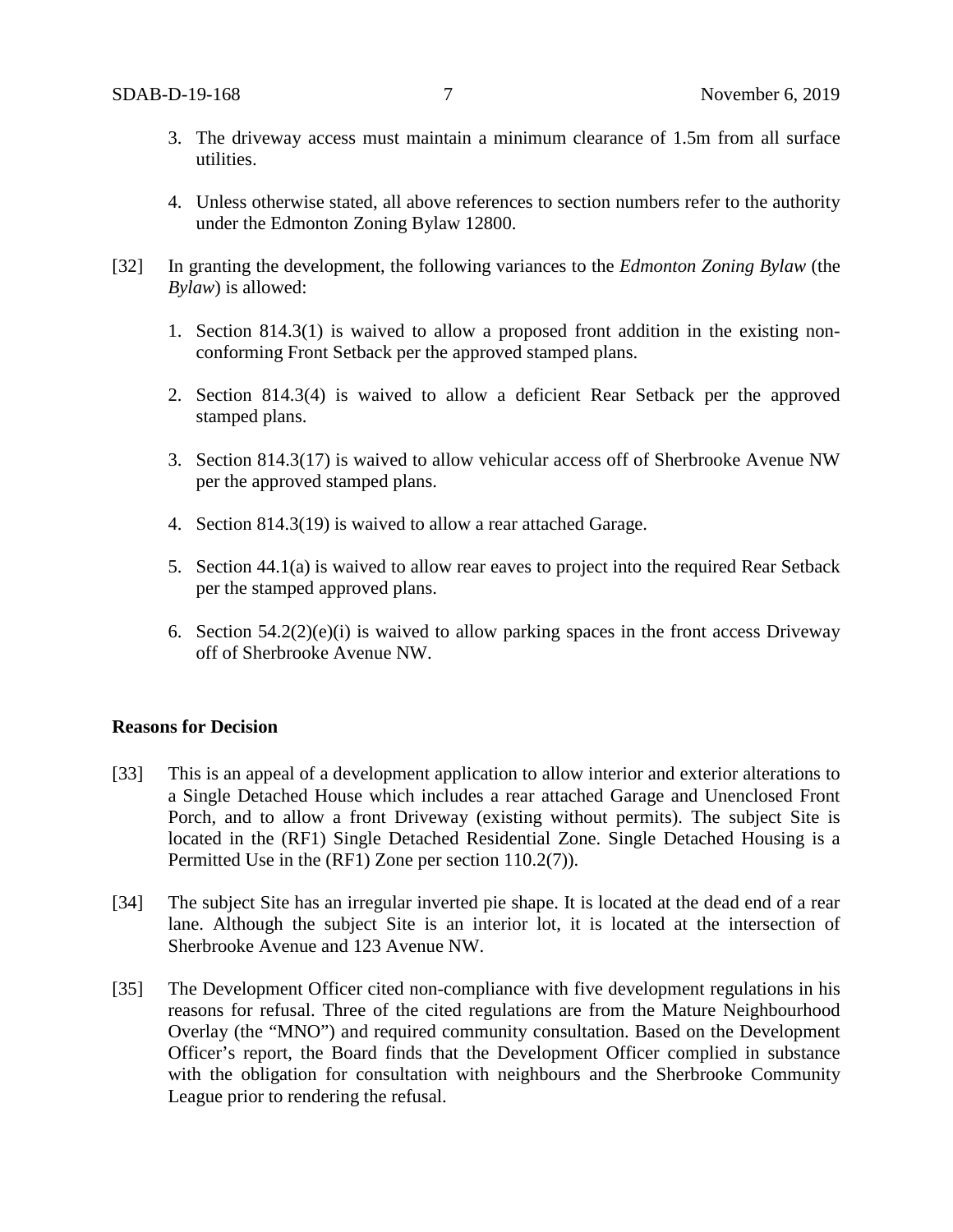- [36] The Board considered two responses received as part of the required consultation: one in favour of the proposed development in its entirety and one in support of all aspects of the project other than the rear attached Garage and side yard windows.
- [37] In addition, the Board considered two letters of opposition received prior to the hearing. The first was from the abutting neighbour to the west who objected solely to the rear attached Garage mirroring the results of the community consultation (her concerns were that the windows would reduce privacy and limit sunshine and create massing). The second was from the Trustees for the School Board responsible for the school located kitty corner to the south east of the intersection next to the subject Site who by email stated the following "concerns over the front driveway and proximity to intersection, is there enough sightlines from the driveway to intersection thank you for the opportunity to provide a response."
- [38] The Board also considered evidence provided by the Appellants who had canvassed all their neighbours within a 60 metres radius and had showed them the proposed plans. The Appellants provided several letters of support from neighbours within the notification area. To their knowledge, the sole objection was made by the adjacent neighbour to the west who supported the development with the exception of the rear attached Garage. The Appellants also attended a meeting of the Sherbrooke Community League to explain the proposed development and provided a letter of support for the proposed development from the president of the organization.
- [39] During the hearing it became clear that the submitted and refused site plan did not accurately reflect the proposed development, particularly with respect to the proposed Rear Setback and the dimensions of the existing Driveway. The Board adjourned to allow the Appellants the opportunity to provide a professionally prepared site plan with dimensions that accurately reflected the location of the proposed rear attached Garage and the existing paved area described as a Driveway. The Board considered the submitted revised site plan in these reasons and has made its decision on the basis of the revised site plan.
- [40] In accordance with its authority under section 687(3)(d) of the *Municipal Government Act*, the Board considered each of the variances separately and makes the following decisions.
- [41] The Board grants the variance to allow a front addition in the existing non-conforming Front Setback per section 814.3(1) of the *Bylaw* for the following reasons:
	- a. According to the evidence presented by the parties, the existing house was built in the 1960s. The house has become a non-conforming building as it no longer complies with the current MNO regulations due to its Front Setback of 22.9 metres.
	- b. As noted by the Development Officer, the magnitude of the non-conformity will be reduced by the addition of the front porch and this portion of the addition will not cause sun shadowing or massing concerns for the abutting neighbour's rear yard.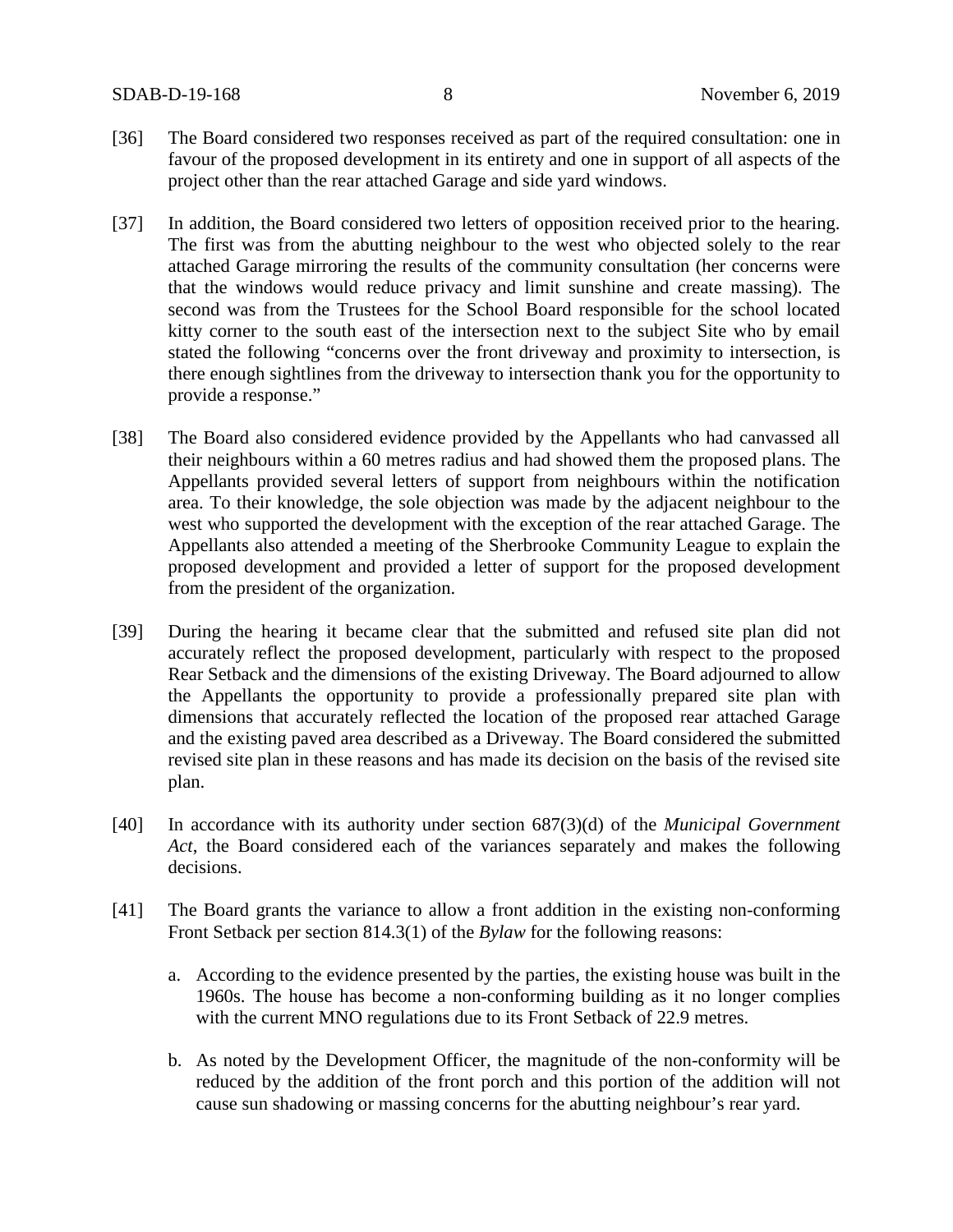- c. The evidence demonstrates support from all the neighbours and the Community League.
- d. The most affected abutting neighbour to the west specifically supports this variance as an improvement.
- [42] The variances to the Rear Setback and projections into the Rear Setback are related and raise the same considerations. They are required for the proposed development as the Appellants intend to attach their Garage to the rear of the principal dwelling in order to maximize usable space in the rear yard.
- [43] The Board waives the prohibition on rear attached Garages in section 814.3(19), reduces the Rear Setback in section 814.3(4) and reduces the corresponding required Setback for the eaves from the rear lot line in section 44.1(a) for the following reasons:
	- a. The Development Officer refused the application noting in part it would reduce amenity space in the subject Site. The Board was not persuaded that this was a reason to refuse the variances under the test in section 687(3)(d) as the Appellants' indicate in their view that the small gap which would exist if they did not connect the two buildings would not be useable and because a significant portion of the lot remains available for amenity space.
	- b. Due to the unusual shape of the lot, the required Setback of 2.4 metres was calculated based on the side lot line along the east side lot line which is significantly larger than the west side lot line toward the abutting neighbour.
	- c. The Board considered the abutting owners concerns for massing, sun shadowing as well as loss of privacy due to additional windows.
	- d. This neighbour did not provide any evidence concerning current or potential sun shadowing impacts.
	- e. According to the submitted plans, the proposed Garage will be no higher than the existing bungalow which is well below the maximum allowed Height for a principal dwelling or a Garden Suite.
	- f. Photos submitted by the Appellants show that the shadows cast by their existing home now impact this neighbour's lot in the morning hours. The photos also show that this neighbour's own eaves limit sunlight to the one window facing the subject Site. Finally, the Board finds that any potential sun shadowing impacts are limited by the fact the abutting neighbour has a detached Garage and thick mature cedars along a portion of the shared side lot line.
	- g. The proposed development does include an unbroken, lengthy wall along the west side lot line facing the objecting abutting neighbour. Based on the photos in the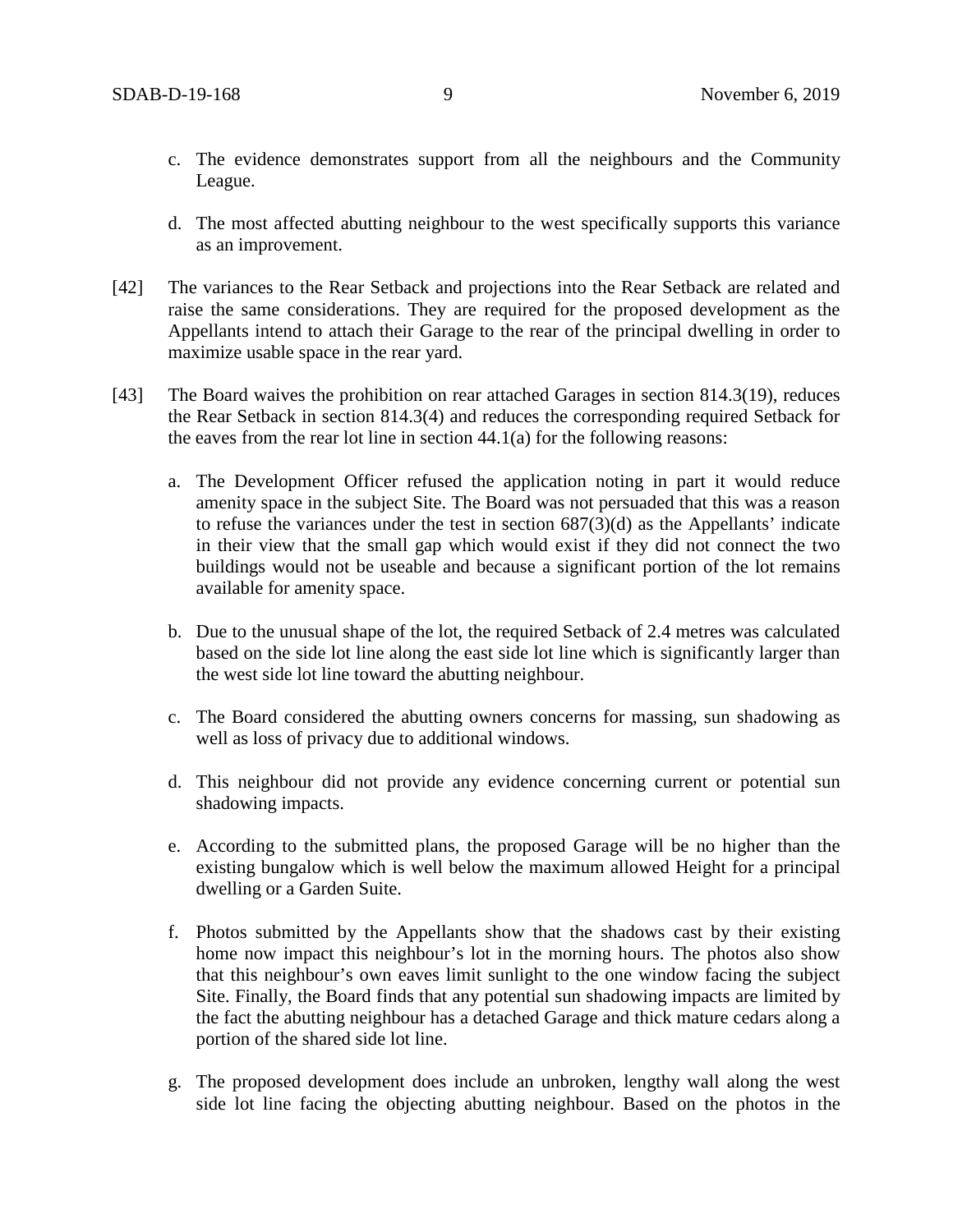Development Officer's report and the Appellants' materials, this massing impact is also broken up by the location of that neighbour's Garage and the existing mature vegetation which includes several dense cedars.

- h. The neighbour's privacy concerns are not created by the requested variances as the windows are not located in the 40 percent Rear Setback MNO requirement and they are nonetheless addressed in Condition 4 to which the Appellants agreed. Condition 4 requires frosted or translucent glass treatment on windows to minimize overlook into adjacent properties per section 814.3(8) of the MNO.
- i. Overall, the Board finds there may be some limited impact on direct light and privacy for one window during a portion of the day, but finds that the impact attributable to the variance allowing the rear attached Garage is not material.
- [44] The Board grants a variance to section  $54.2(2)(e)(i)$  to allow parking spaces in the front access Driveway off of Sherbrooke Avenue NW for the following reasons:
	- a. The proposed development includes a paved area described as a Driveway leading from the street to the side of the house creating parking spaces in the Front Yard, including alongside the new addition to the front of the house. This paved area is not connected to the rear attached Garage.
	- b. The paved area has most likely been in place and used as a Driveway for over 30 years with no known complaints.
	- c. The Board raised the issue of potential safety concerns, given the location of the subject Site relative to the intersection. The Appellants provided evidence that although it is located next to an intersection, the Driveway has clear sightlines as shown in their photographic evidence and neither they nor their neighbours are aware of any safety issues. The abutting neighbour and all other canvassed neighbours and the Community League supported the Driveway and raised no safety concerns. The Board also reviewed the Development Officer's report and notes that the Development Officer raised no concerns with respect to traffic or safety issues.
	- d. The Driveway is screened by mature coniferous trees and fencing along the east side lot line.
	- e. Due to the unusual, inverted pie type shape and size of the lot, the Driveway with a width according to the revised site plan of approximately 4.4 meters at the front lot line takes up a small portion of the Front Yard leaving a significant majority (more than two thirds) of the Front Yard area fully landscaped. This also leaves the subject Site similar in appearance to the front Driveways of two houses in close proximity on the block face identified in the photos provided by the Appellants.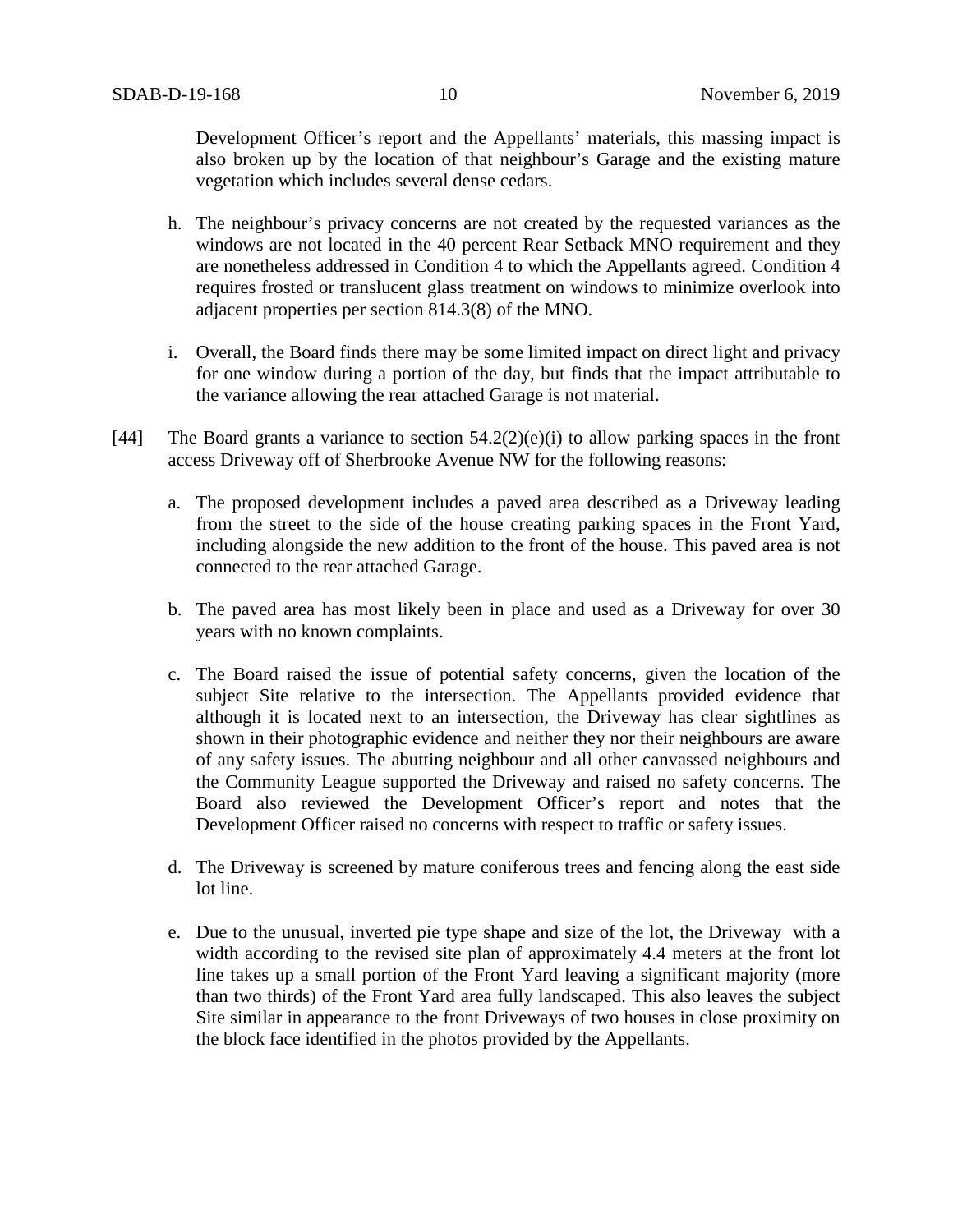[45] For the above reasons and based on the totality of the evidence before it, the Board finds that the proposed development will not unduly interfere with the amenities of the neighbourhood, nor materially interfere with or affect the use, enjoyment or value of neighbouring parcels of land.

> Ms. K. Cherniawsky, Presiding Officer Subdivision and Development Appeal Board

Board Members in Attendance: Mr. V. Laberge; Mr. J. Jones; Ms. S. McCartney; Mr. A. Peterson

c.c. City of Edmonton, Development & Zoning Services, Attn: Mr. R. Zhou / Mr. A. Wen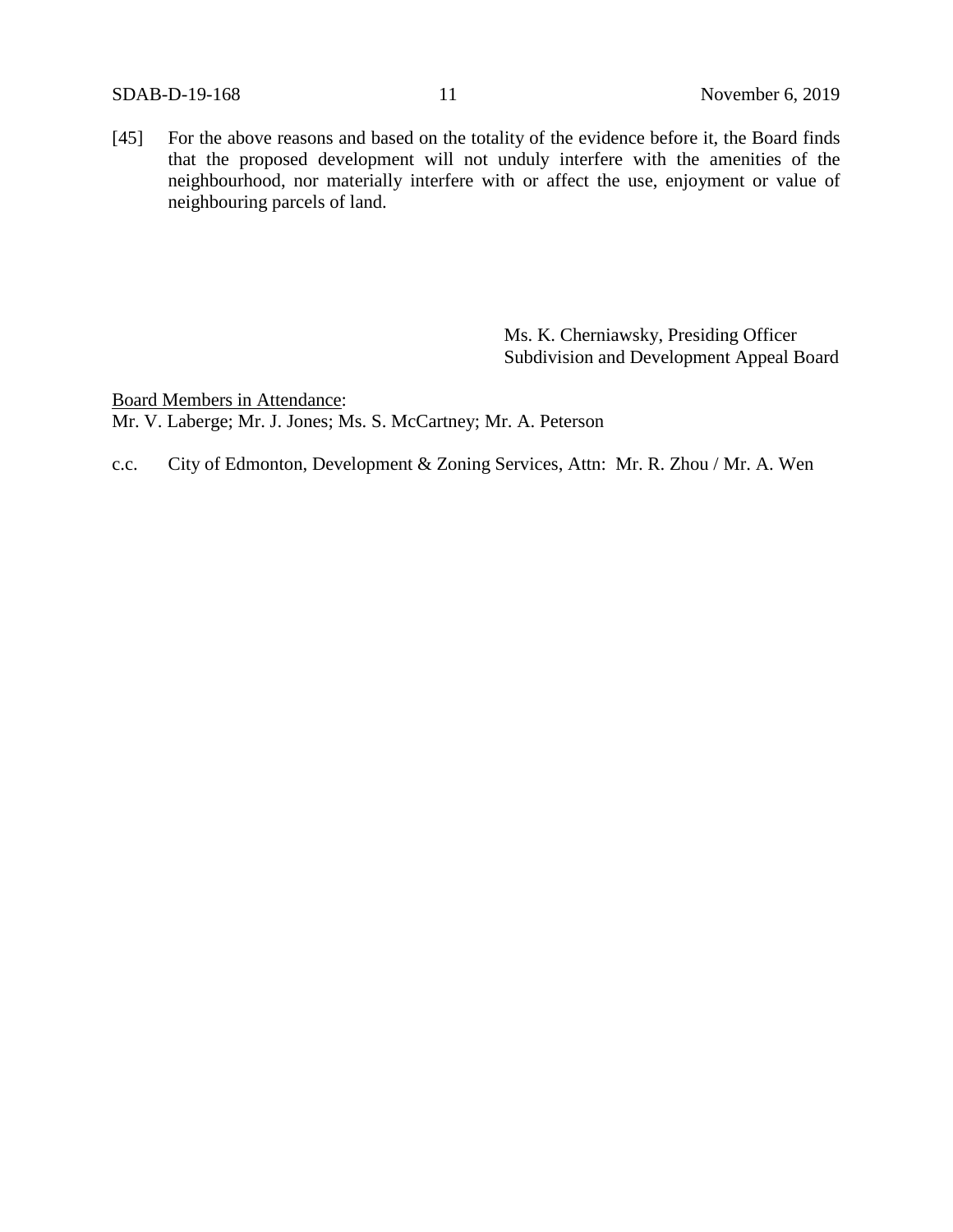## **Important Information for the Applicant/Appellant**

- 1. This is not a Building Permit. A Building Permit must be obtained separately from Development & Zoning Services, located on the 2nd Floor, Edmonton Tower, 10111 – 104 Avenue NW, Edmonton, AB T5J 0J4.
- 2. Obtaining a Development Permit does not relieve you from complying with:
	- a) the requirements of the *Edmonton Zoning Bylaw*, insofar as those requirements have not been relaxed or varied by a decision of the Subdivision and Development Appeal Board,
	- b) the requirements of the *Alberta Safety Codes Act*,
	- c) the *Alberta Regulation 204/207 – Safety Codes Act – Permit Regulation*,
	- d) the requirements of any other appropriate federal, provincial or municipal legislation,
	- e) the conditions of any caveat, covenant, easement or other instrument affecting a building or land.
- 3. When an application for a Development Permit has been approved by the Subdivision and Development Appeal Board, it shall not be valid unless and until any conditions of approval, save those of a continuing nature, have been fulfilled.
- 4. A Development Permit will expire in accordance to the provisions of Section 22 of the *Edmonton Zoning Bylaw, Bylaw 12800*, as amended.
- 5. This decision may be appealed to the Alberta Court of Appeal on a question of law or jurisdiction under Section 688 of the *Municipal Government Act*, RSA 2000, c M-26. If the Subdivision and Development Appeal Board is served with notice of an application for leave to appeal its decision, such notice shall operate to suspend the Development Permit.
- 6. When a decision on a Development Permit application has been rendered by the Subdivision and Development Appeal Board, the enforcement of that decision is carried out by Development & Zoning Services, located on the 2nd Floor, Edmonton Tower, 10111 – 104 Avenue NW, Edmonton, AB T5J 0J4.

*NOTE: The City of Edmonton does not conduct independent environmental checks of land within the City. If you are concerned about the stability of this property for any purpose, you should conduct your own tests and reviews. The City of Edmonton, when issuing a development permit, makes no representations and offers no warranties as to the suitability of the property for any purpose or as to the presence or absence of any environmental contaminants on the property.*